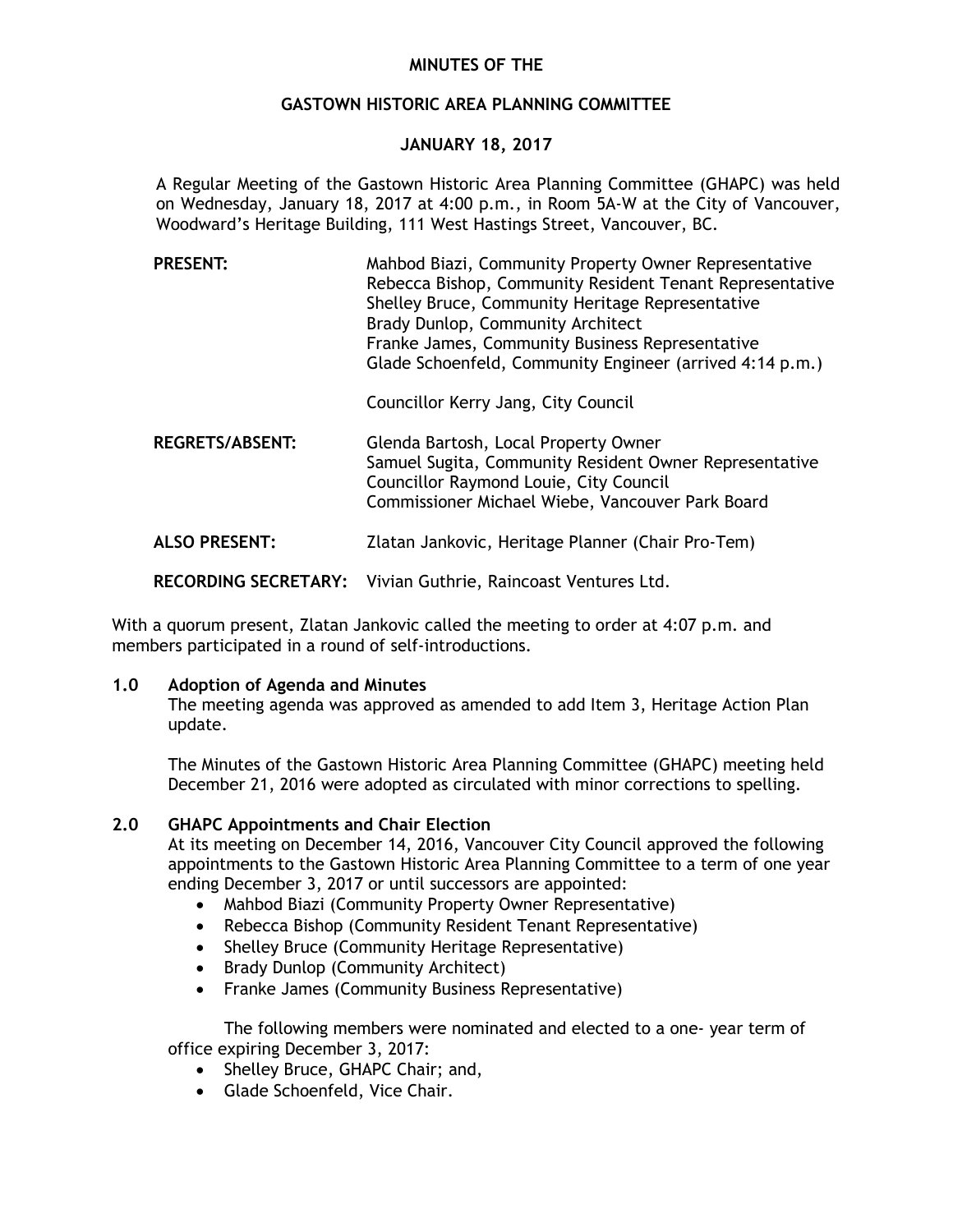Zlatan Jankovic, Heritage Planner and City's liaison with the Committee conducted an orientation session to familiarize new members with GHAPC's role and mandate, meeting protocol and related procedures. Key points included the following:

- The committee is currently comprised of 8 members and has a capacity of 10 (Councilors and Commissioner serve as non-voting members)
- The relationship of the committee to other committees, the Director of Planning and how the findings of the committee assist to inform the planning process
- Committee protocols and confidentiality (discussions and findings of the committee are only discussed publically through the Chair) and dealing with conflicts of interest during meetings
- Staff support and contact information

Zlatan Jankovic referred to the HA-2 District Schedule and Design Guidelines attached to the agenda package and an online resource titled, "Standards and Guidelines for the Conservation of Historic Places".

In discussion members considered the following:

- Heritage terminology and important distinctions, e.g., preservation versus conservation
- Zoning restrictions related to density regulations (no FSR), height restrictions (75') and possible relaxations sometimes exercised by the Director of Planning
- A continuing member emphasized the importance of reviewing the guidelines regarding height restrictions
- Training opportunities (Heritage 101, contact Rebecca Bishop; Heritage BC online webinars, contact Shelley Bruce)

Chair Shelley Bruce discussed committee procedures and reference materials related to the projects under consideration noting that presentation materials could include the following:

- Renderings, plans, etc. typical to a development permit application
- Conservation plan considering the history, heritage value of the building, character defining elements and condition assessment
- Statement of significance (historicplaces.ca is the national repository)

# **3.0 Heritage Action Plan - Update**

Chair Bruce and Zlatan Jankovic provided an introduction and update to the Vancouver Heritage Action Plan initiative. Shelley Bruce represents GHAPC as a stakeholder to the plan. Information included the following key objectives of the Vancouver Heritage Plan:

- A review of the heritage conservation program
- Heritage Register update
- Heritage Conservation Program update
- Homes of character
- Potential heritage incentives for Vancouver
- New methods to evaluate heritage buildings
- New incentives to increase participation by property owners for proper heritage conservation
- Consideration of social, cultural and environmental needs of the community and sub-communities

#### **4:59 p.m.**

In response to a fire alarm the meeting concluded.